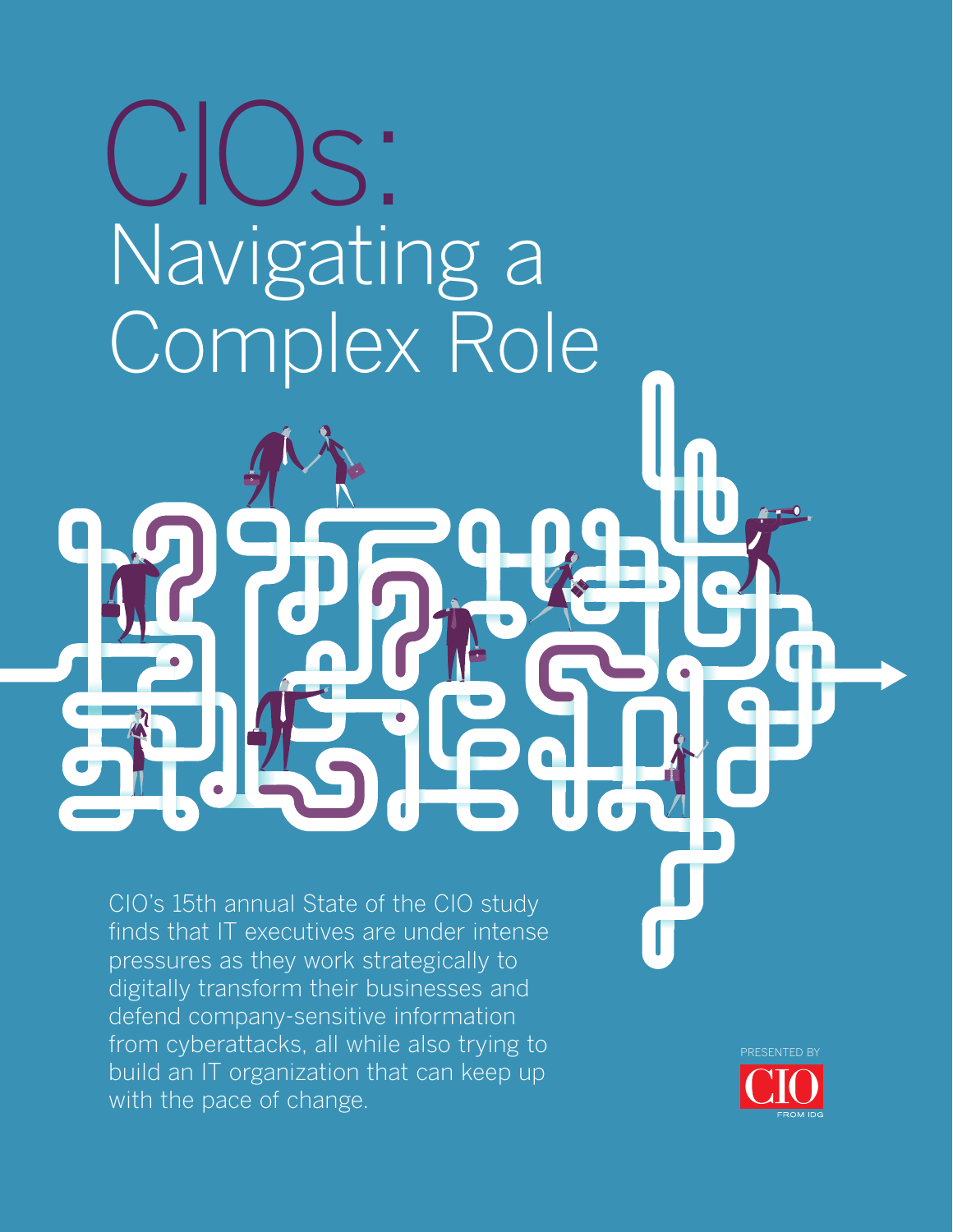# CIOs: Navigating a Complex Role

The CEO I work with said to me one time, 'Your role is to be ahead of where the company is going. I'm not sure where I'm taking them, but you need to be ahead of me.'" The CEO<br>
to me on<br>
is to be a<br>
the comparison

**CIO** GLOBAL APPAREL MANUFACTURER

The CIO of a global apparel manufacturer begins his workday when he opens his eyes.

"I think most CIOs, the first thing they do is grab their phone," he says, to confirm that no crisis has erupted overnight that needs to be addressed personally.

Provided none has, he spends the rest of his day addressing the future—reading about IT, fashion and manufacturing trends and conferring with the CEO, department heads and business unit leaders. He may check in with the company's customers, or listen to pitches from technology startups, focused on ideas that can help move the company forward.

"Chief means you have a seat at the table with the other C-level people and you're helping to set corporate strategy," he says. The job is challenging, but it's also energizing. "The CEO I work with said to me one time, 'Your role is to be ahead of where the company is going. I'm not sure where I'm taking them, but you need to be ahead of me.'"

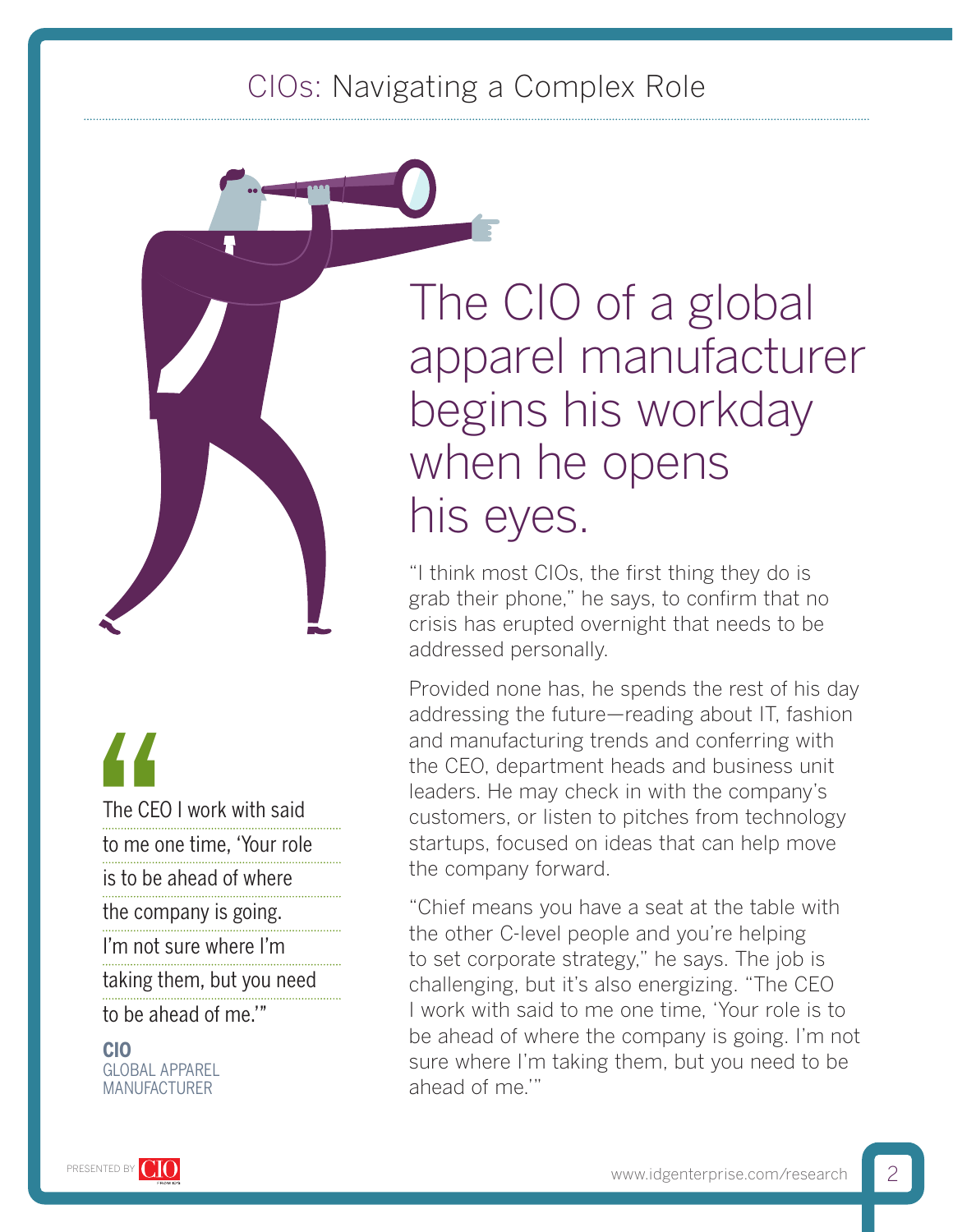

Like the apparel company CIO, a large majority (84 percent) of IT leaders report that their roles are becoming increasingly more important to their businesses, according to the 15th annual State of the CIO survey. However, with more responsibility comes fresh challenges: to seize disruptive business opportunities made possible by cloud computing, mobility and big data; to build an IT organization that can keep up with new business demands; and to protect their companies from emerging threats to the digital enterprise.

In this environment, all CIOs are under pressure. Whether it crushes them or propels them forward depends upon their influence with business stakeholders. Among 571 IT executives surveyed, strategic CIOs – those who spend most of their time on strategy, growth and innovation activities – are significantly more likely to say that their role matters more today. These CIOs are also most likely to say their jobs are rewarding. They are paid the best, get more respect and are more likely to have the resources they need to address today's biggest IT challenges.

At the other end of the spectrum, functional CIOs – who are in largely traditional roles managing IT operations – are more likely to be frustrated, if not embattled. These CIOs are most likely to say IT is scapegoated when other departments miss their goals and most likely to feel that the CIO role is being sidelined.

Most CIOs aspire to strategic and growth-focused roles. Asked what they were likely to spend their time on in three to five years, 68 percent said they are looking forward to a future when they can turn their attention to innovation and business results. Whereas in the past, much attention has been paid to business and IT alignment, the State of the CIO shows that perhaps we have reached a point where alignment is now table stakes. While still high on the list of how CIOs spend their time, activities such as aligning IT and business goals and cultivating the IT/business partnership are in fact taking up less of a CIO's time this year than they have in years past. CIOs have largely succeeded at proving IT is relevant; now they are striving to maximize their influence.

# THE TRANSFORMATION IMPERATIVE

The continued pull of cloud computing, mobility and big data, along with the emergence of digital business models, has many companies in a state of continuous change. The necessity of transforming IT in order to execute new business strategies means CIOs themselves have to embody a persona made up of varying skill sets and strengths. They have to think strategically when advising colleagues on the potential of new technologies and act tactically in order to build an IT organization capable of executing business plans.



#### *Which of the following activities best characterize your focus and how you spend your time in your current role?*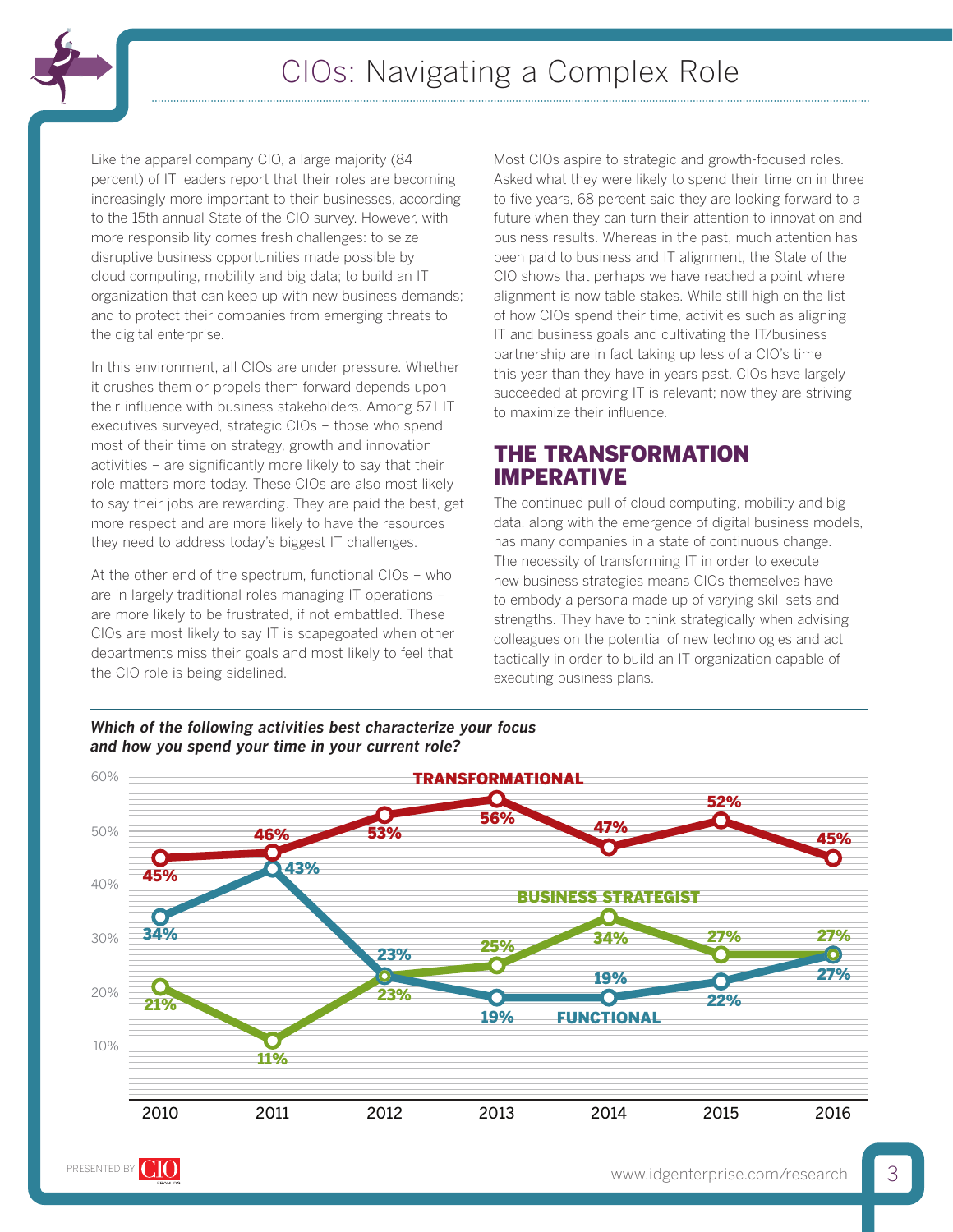

Due to these factors, the State of the CIO sees IT heads currently focusing their time in three different areas: strategically - spending most of their time on strategy, growth and innovation activities; transformationally – focused primarily on implementing new systems and architectures, leading change efforts and aligning IT with business goals; and functionally – managing expenses, security and IT crises, and improving IT operations. As a percentage of all CIOs, transformational CIOs are declining over time – currently 45 percent comprise this group (down from 56 percent in 2013). The remaining IT executives are evenly split (27 percent each) between functional CIOs and strategic CIOs. Enterprise organizations are much more likely to have CIOs in strategic roles (31 percent versus 25 percent in small and medium-sized companies), which reflects the limited resources IT leaders at smaller companies may have to delegate for operations management.

But whether a CIO is strategic, transformational or functional is a fluid classification and generally relates to the role IT must play to execute the business strategy. IT leaders, in tune with business needs, may even shift between roles, such as when the company faces urgent IT operational or management concerns.

Consider the group CIO at a European electronics company. The company has been executing a new corporate model, necessitating an examination of costs, infrastructure and security – all typically functional activities. However, that same CIO must now start to think strategically as they prepare for what's next. "We needed to implement this new landscape that was defined a couple of years ago," he explains. "Now we're at a turning point. What do we need to do to get an IT organization that is ready for the future?"

# THE SKILLS GAP

Among the many challenges of the CIO role is building a staff with the necessary skills. Nearly half of all CIOs (49 percent), and more than half (54 percent) in enterprise organizations anticipate an IT skills shortage, especially in big data, business intelligence and analytics; security and risk management; and application development. CIOs at large companies are, in addition, significantly more likely than their peers at smaller companies to identify shortages in business relationship management, cloud and enterprise architecture skills.

A recent [CIO.com article](http://www.cio.com/article/2875803/cio-role/what-gartner-s-bimodal-it-model-means-to-enterprise-cios.html) notes that CIOs are balancing a dual workforce – otherwise known as "bimodal IT". Their team needs to keep legacy systems running while also transitioning to new platforms. Meanwhile, they also have to find the talent who are ready and able to work on emerging technologies.

Some CIOs may be stuck in a Catch 22 though, as their ability to attract and retain the best employees hinges on having a technologically attractive environment. As Sharyn Leaver, group practice director for CIOs at Forrester Research notes in a recent [CIO.com](http://www.cio.com/article/3001215/cio-role/cios-must-overcome-ceos-unclear-strategy-to-drive-digital-transformations.html) story, digital laggards will have difficulty recruiting top talent and without the talent resources, the companies can't succeed.

However, when CIOs and business leaders agree on the role of IT and have a strong partnership, it may be easier for CIOs to hire the people they need. Survey results show that CIOs who work for organizations where IT is considered a business leader/partner are significantly less likely to expect skills shortages in the upcoming year – just 40 percent versus 63 percent in IT organizations that are seen as cost centers and 50 percent that are seen as merely service providers.



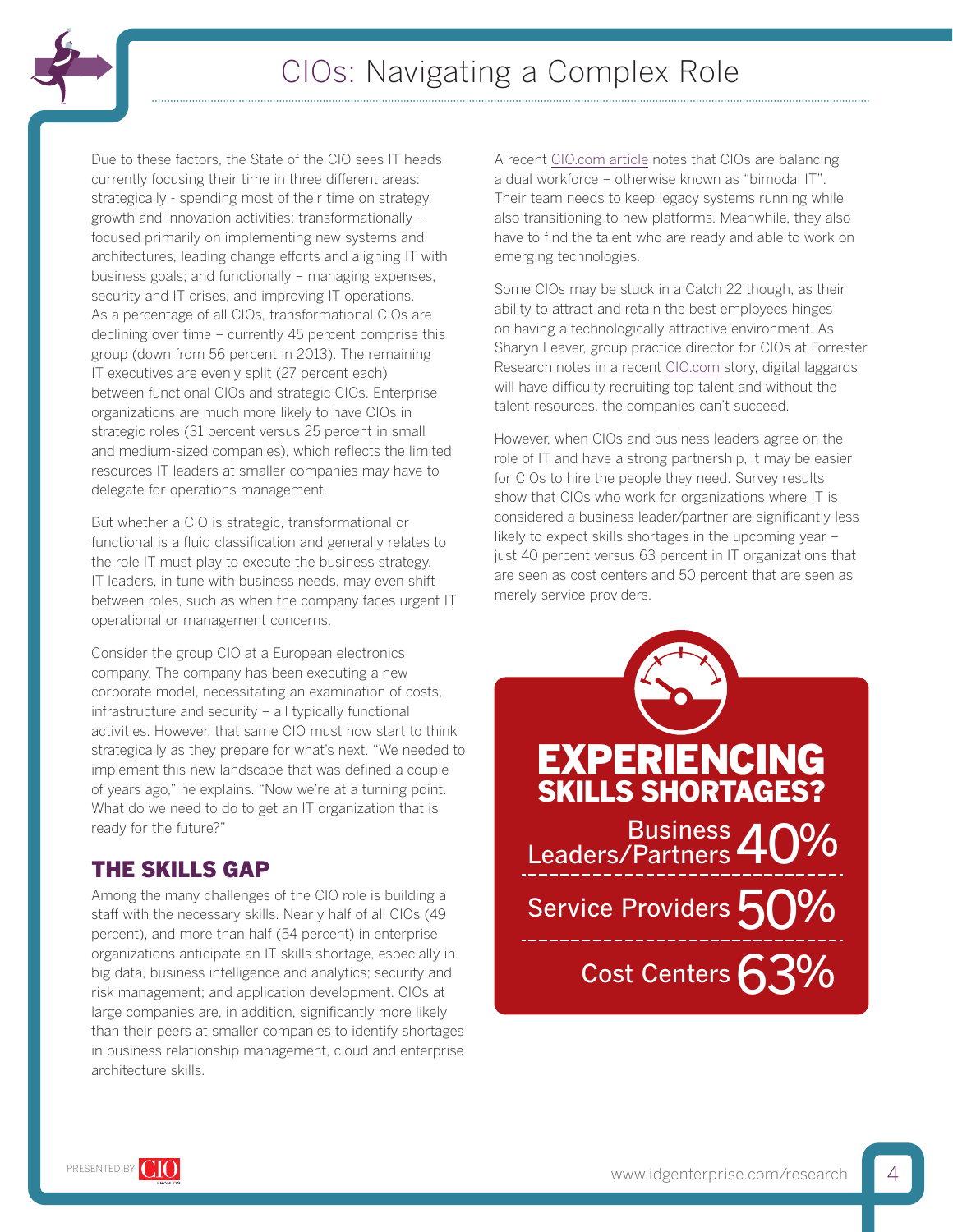

# CLOSING THE PERCEPTION GAP OVER SECURITY

In the wake of high-profile data breaches, security has emerged as perhaps the most pressing operational issue for all CIOs. The survey shows a sharp uptick this year in CIOs' attention to security management—46 percent of IT executives report this to be a focus for the upcoming year, up from 31 percent in 2015.

Security is also the operational activity that even strategic CIOs are most likely to spend time on. Though perhaps once considered a tactical challenge, this years' study shows security has increasing strategic implications.

The success of new cloud-based, mobilityenabled business models depends on impeccable data protection and CEOs are finally starting to realize this. IT executives report that improving cybersecurity ranks third on the list of goals their CEOs have set for them personally (29 percent), behind completing a major enterprise project (40 percent) and reaching a specific revenue goal (32 percent). Just as recently as two years ago, beefing up cybersecurity ranked only eighth.

Though perhaps once considered a tactical challenge, this year's study shows security has increasing strategic implications.



"We have a lot of high level support from our CEO to implement a security program," says the electronics executive. "We now have a CISO as part of our IT organization. In the past, that wasn't the case."

What's more, security ranks as the top technology initiative driving IT investment. And functional CIOs, despite their challenges, are even more likely than other

> IT executives to be investing in security. Forty percent of them cited it as a top IT initiative, compared to around one-fourth of their peers.

However, CIOs and other business leaders are not in complete alignment over security. A comparison of State of the CIO data with related research by market research firm IDC (a sister company to CIO's publisher, IDG Enterprise), shows that IT and line of business leaders agree on the top two business drivers for technology investments: increasing operational efficiency and improving the customer experience.

But they differ when it comes to the significance of other business initiatives on technology spending, including increasing cybersecurity. For CIOs, cybersecurity ranks in their top three initiatives and it ranks only in the top five for business leaders.

Despite the overall focus on security, how business stakeholders perceive IT has a direct effect on security spending. According to this year's study, companies are spending, on average, 12 percent of their IT budgets on security. But the averages are significantly higher in companies where IT is viewed as a business leader (19 percent) compared to organizations where IT is considered a cost center or service provider (10 percent each).

In addition, a strong business/IT partnership is certainly related to whether a company has a security strategy that is tightly integrated with its overall IT strategy. Eighty-nine percent of CIOs who work in organizations where IT is perceived as a business partner/leader say that security is at least somewhat integrated, if not tightly integrated, with their IT strategy.

We have a lot of high level support from our CEO to implement a security program. We now have a CISO as part of our IT organization. In the past, that wasn't We have<br>
our CEO<br>
We now I<br>
organiza<br>
the case

the case."

## **GROUP CIO** EUROPEAN ELECTRONICS COMPANY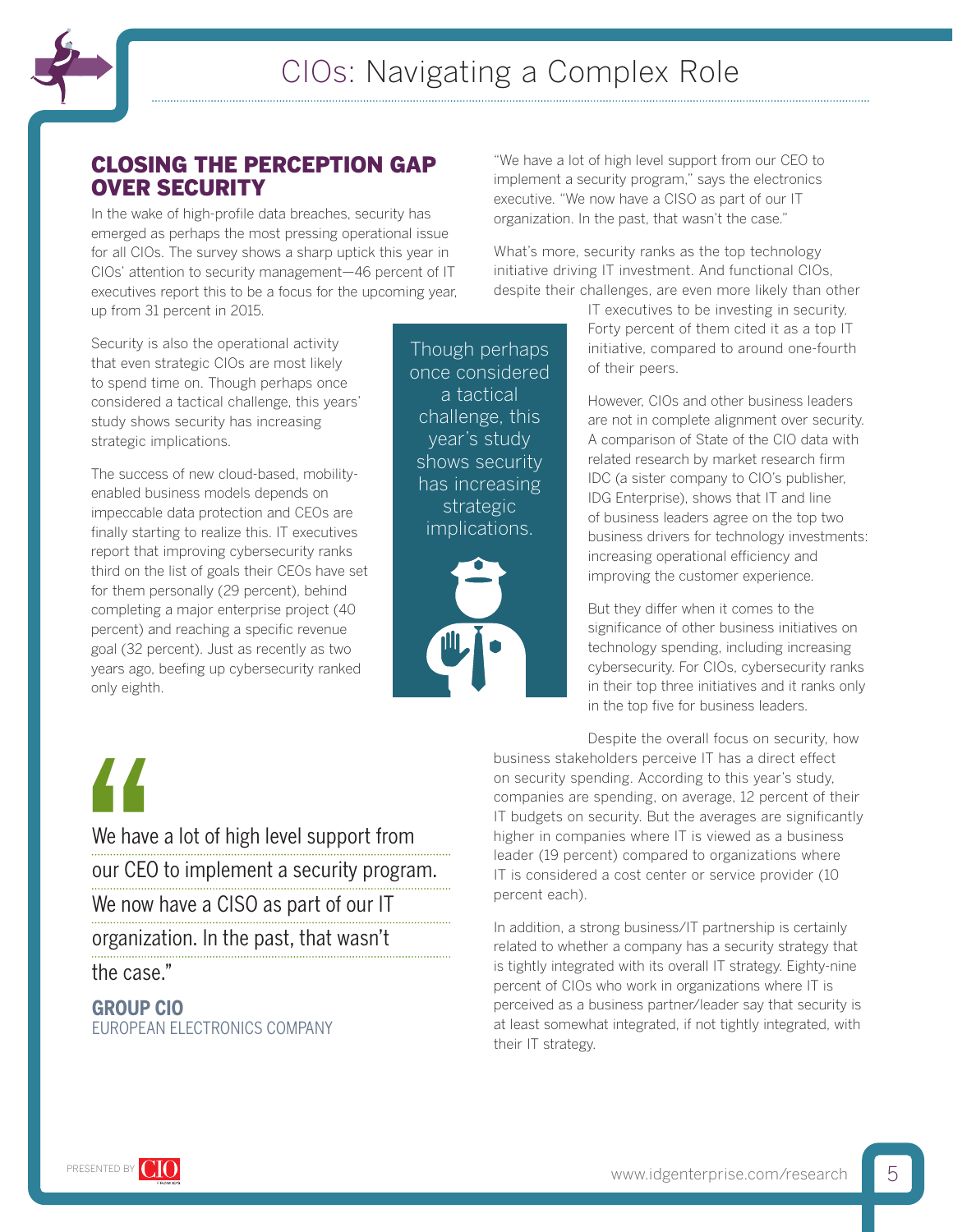

# COLLABORATION AND COMMUNICATION

Building productive relationships with C-level colleagues and other business stakeholders has always been important. However, collaboration between IT and the business may be even more important in 2016 as the appetite for technology increases throughout different departments.

Three years ago, CIOs predicted that IT would directly control an average of 66 percent of technology spending in their organizations after three years. Today, CIOs report they control only an average of 57 percent—less than they anticipated.

Understanding why the decrease of IT control has exceeded expectations has a lot to do with understanding the different IT models. In the 2015 Role & Influence of the Technology Buyer study, conducted by CIO's parent company IDG Enterprise, we can see how IT models are changing over time. Centralized organizations, (giving CIOs control of the IT budget and technology assets), have moved from being the IT model for 65 percent of organizations in 2013, to 55 percent today. There is a comparable increase in Federated organizations, (having some IT decisions and assets distributed among business units), which moved from 27 percent in 2013 to 37 percent today. Decentralized organizations, (fully-independent IT business units), remains a distant third with only 8% of organizations adopting this model, and no material change in this number over two years. Since these IT models are fluid and may shift along with organizational change, it is difficult to predict who will control budgets in the future.



Increasing involvement in technology spending among other departments may not be a negative change – as long as CIOs continue to influence technology deployment. The CIO relationship with marketing offers a case in point.

In one-third of companies, marketing has its own technology budget. However, the majority of CIOs (92 percent) are involved in purchasing decisions about the marketing technology stack at some level, whether or not they control it directly.

But when IT is considered a business partner or leader, CIOs are significantly more likely to be involved with approving the solution purchases and making the final vendor selection than in companies where IT is viewed as a cost center or service provider. Business partners/ leaders are also significantly more likely to report that their relationship with marketing has become more collaborative over the past three years.

So as relationships become even more critical to business success, how can a CIO elevate their rapport with their business peers? Well, they may want to start with examining their communication: 64 percent believe communicating with stakeholders more effectively is the most important way to elevate these relationships. Given that more than two-thirds (68 percent) of CIOs or their direct reports meet daily or weekly with internal customers--and the majority (51 percent) see no need for these meetings to increase—what happens in these meetings may matter most.

*on Shifting IT Models* It's important that IT leaders and employees understand how their work relates to the company's success." It's impo<br>
employe<br>
relates to<br>
JOHN DIO<br>
CIO, TOWE

**JOHN DICK** CIO, TOWERS WATSON

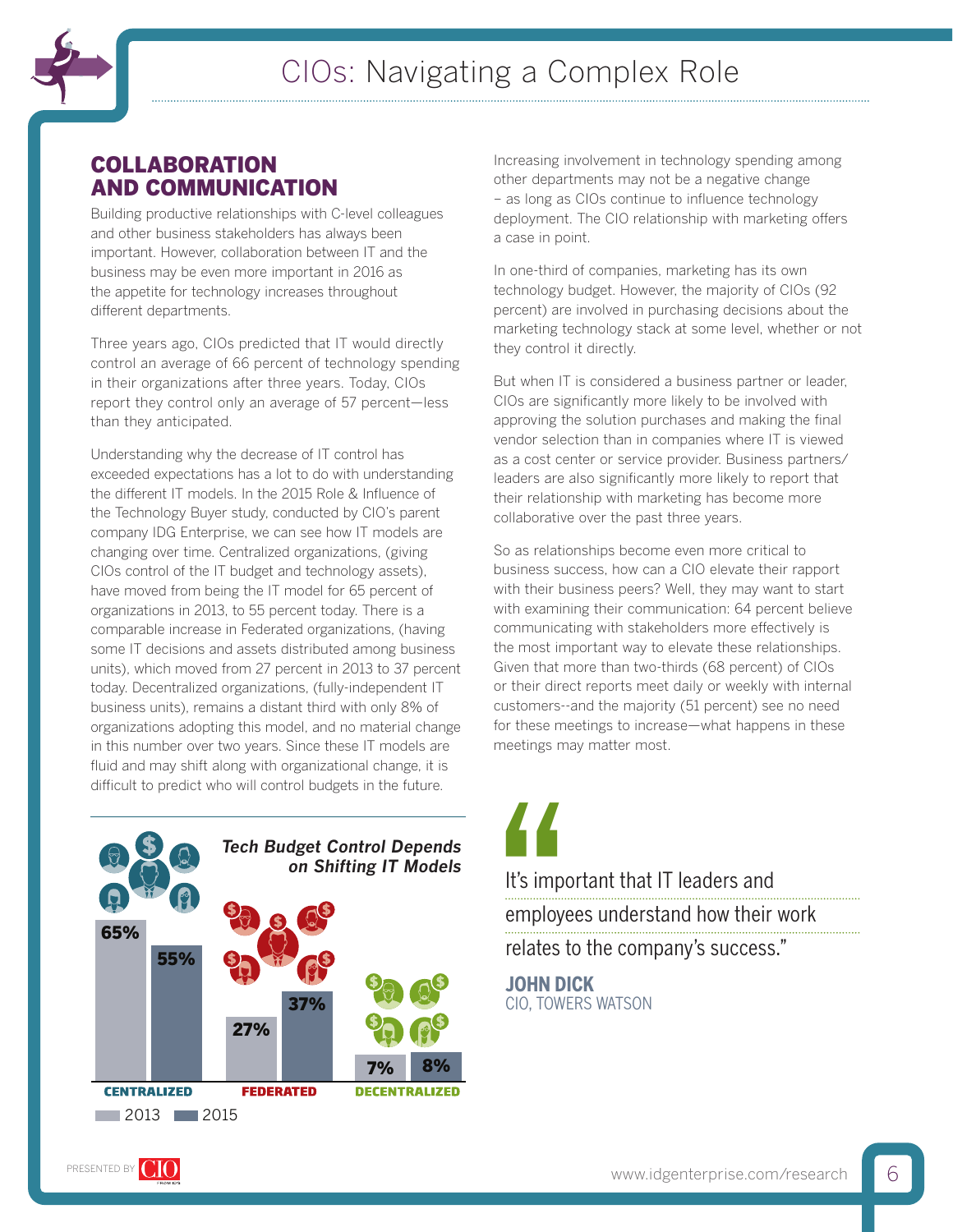

"We have IT leaders aligned with each of our four business segments. Those leaders have ongoing dialogue about the needs of our associates and customers, and about how to best leverage our technology standards," John Dick, with Towers Watson, said in an interview earlier this year. Formal planning sessions, meanwhile, help his team to "identify opportunities to leverage technology to other units or across the enterprise."

"It's important that IT leaders and employees understand how their work relates to the company's success."

Whether a CIO has a strategic, transformational, or functional role, the 2016 State of the CIO research confirms that IT leaders are most successful when they are able to take their knowledge of business operations and strategy to execute technology initiatives that move their companies forward.



To request a meeting with an IDG Enterprise sales executive to walk through the full results of this study, please contact Sue Yanovitch, VP of Marketing, IDG Enterprise at [syanovitch@idgenterprise.com](mailto:syanovitch%40idgenterprise.com?subject=2016%20State%20of%20the%20CIO%20Survey).

# WHAT DOES ALL OF THIS MEAN FOR TECHNOLOGY MARKETERS?

The complex role of the CIO can create challenges for IT marketers looking to reach and engage them around the solutions their company provides. The 2016 IDG Enterprise IT Executive Persona study provides some clues as to what makes them tick.

#### CIO Persona Profile

- CIOs are Strategic Influencers
	- **Expected to be knowledgeable and ahead of the game,** including the CEO
	- **Positioned to influence the company's strategic future** and put plans in place to achieve it

#### CIOs are Agents of Change

- In the past, IT had been viewed as a support function
- Now, there is a need and desire for IT to not only be integrated throughout the business, but to push change forward

#### CIOs are Accessible

- **Believe they are the most actively engaged of all**
- Need a greater awareness of the business and spends time with each key department to learn how IT can best serve their needs

#### Keys to the CIO

- They need a partner
	- Feel it is important to meet with vendors in order to build relationships and an understanding of their business
	- "Vendors you shop, partners you work with. And that's key."
- They don't buy technology, they buy business solutions
	- Know the business problem, and how your solution solves that problem
	- "Come with homework in hand on how you can help us and our ROI."
- They Want Relevant and Meaningful Information
	- Interest in analyst services are waning as they are expensive and too broad in their content
	- Analyst services are no longer the single source for information, as CIOs begin to leverage local firms with a legacy of meaningful effort

REMEMBER: CIOs bring value to the business when they can stay ahead of advancements in IT as well as the ever-changing needs of the broader organization.